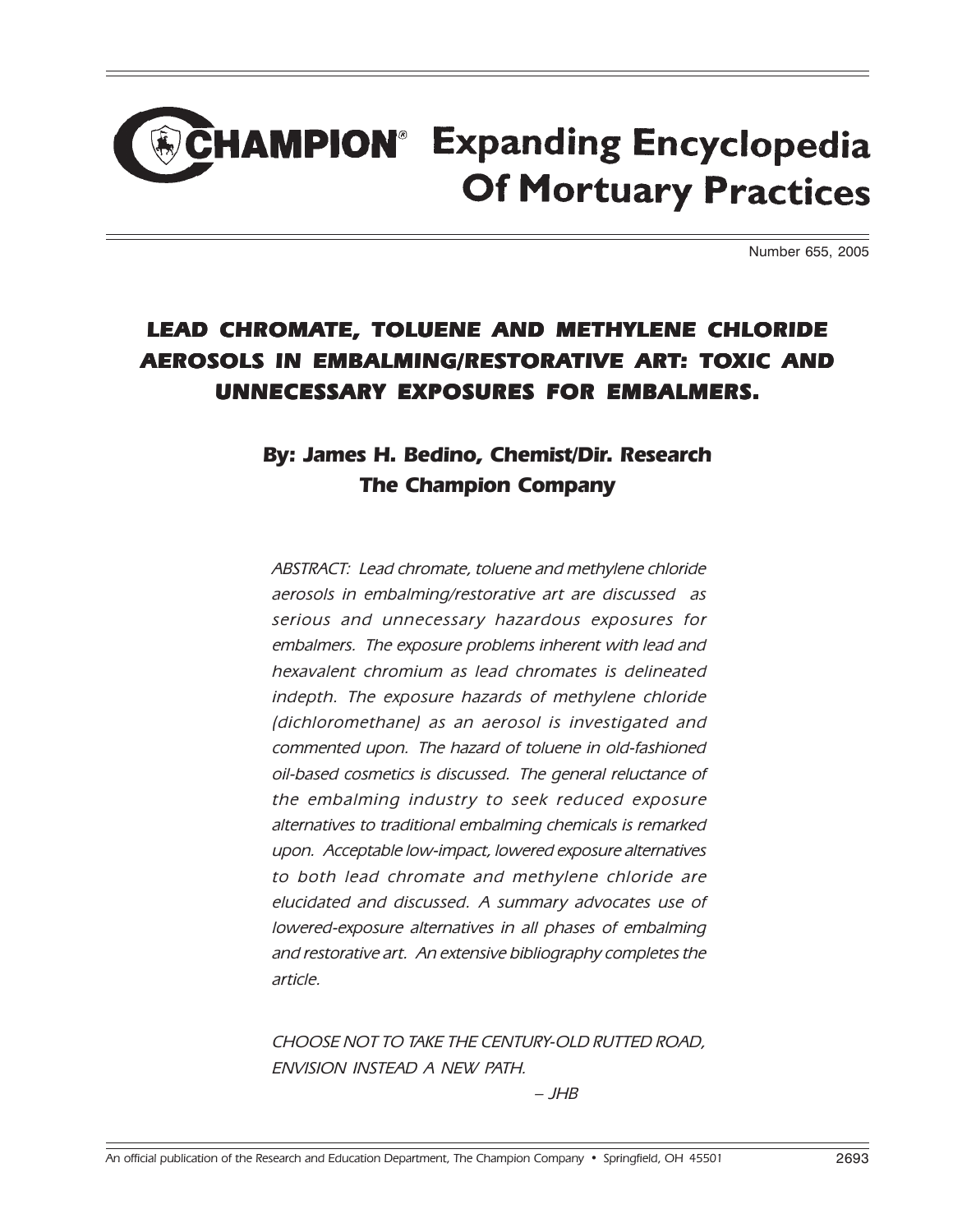INTRODUCTION: The use of methylene chloride as a solvent in aerosols, with and without lead chromate as a pigment additive is rampant in the embalming industry. Numerous spray sealers, spray glues, spray coverups, spray undercoats and spray skin restoratives or opaque cosmetic sprays are available to embalmers for use in embalming/restorative art. Most all these formulations or products are archaic and based on old commercial or industrial products. Even modern industrial/commercial spray glue products are popular and are used as is and off the shelf in many embalming rooms.

The exposure hazards associated with methylene chloride as an aerosol solvent and lead chromate as a pigment additive to these cosmetic and glue sprays is enormous. In the next section of this report, I will delineate in deadly detail the inherent dangers and problems with both these chemicals in embalming use. The embalming industry, in general, shows an extreme reluctance for change and consequently, the embalming field is stocked with antiquated, outdated, archaic and needlessly hazardous chemicals and concoctions of hazardous ingredients in numerous products of dubious modern value. That's just the way it is in the embalming industry. In response to this, my prime directive as Director of Research at The Champion Company has been and always will be the replacement and elimination of needlessly toxic and hazardous chemicals in embalming formulations and replacement with preferred lowered-exposure alternatives that reduces the overall total chemical exposure to the embalmer during all phases of the embalming operation without sacrificing quality embalming results.

Methylene chloride and lead chromate are two chemicals that are totally unnecessary and have no justification for use in embalming when their exposure hazards are critically evaluated. Fortunately, there are perfectly acceptable low-impact/lowered exposure alternatives to both of these chemicals, and they can be eliminated immediately from use without the embalmer even noticing the difference. Champion makes available a lowered-exposure spray sealer that eliminates completely methylene chloride exposure while performing all sealing functions on skin for restoration. In addition, artifical skin applications that are based on low impact/low exposure liquified latex that is safely and effectively used in theater and stage formats are also available through The Champion Company. Both of these products eliminate the need for methylene chloride as a solvent and lead chromate as a pigment additive in embalming/restorative art products.

Toluene in old-fashioned greasepaint cosmetics is a leftover from the old days of embalming and is a totally unneccessary exposure hazard in modern embalming. Far superior modern, safe alternative cosmetics are available to modern embalmers. Toluene is obsolete as a cosmetic solvent and the additional exposure of the embalmer to toluene is needless. Toluene exposures can instantly be eliminated by not using oily greasepaint type makeups in embalming/restorative art.

In the following sections I will discuss lead chromate as a toxic exposure hazard, as a lead-based chemical and as a hexavalent chromium derivative. The indictment against these chemicals is ponderous indeed and further exemplifies the rationale behind total elimination of these dangerous chemicals from all embalming/restorative art operations. The exposure risks inherent in their use do not justify their existence in any products available to the embalming industry. Methylene chloride, as a sister to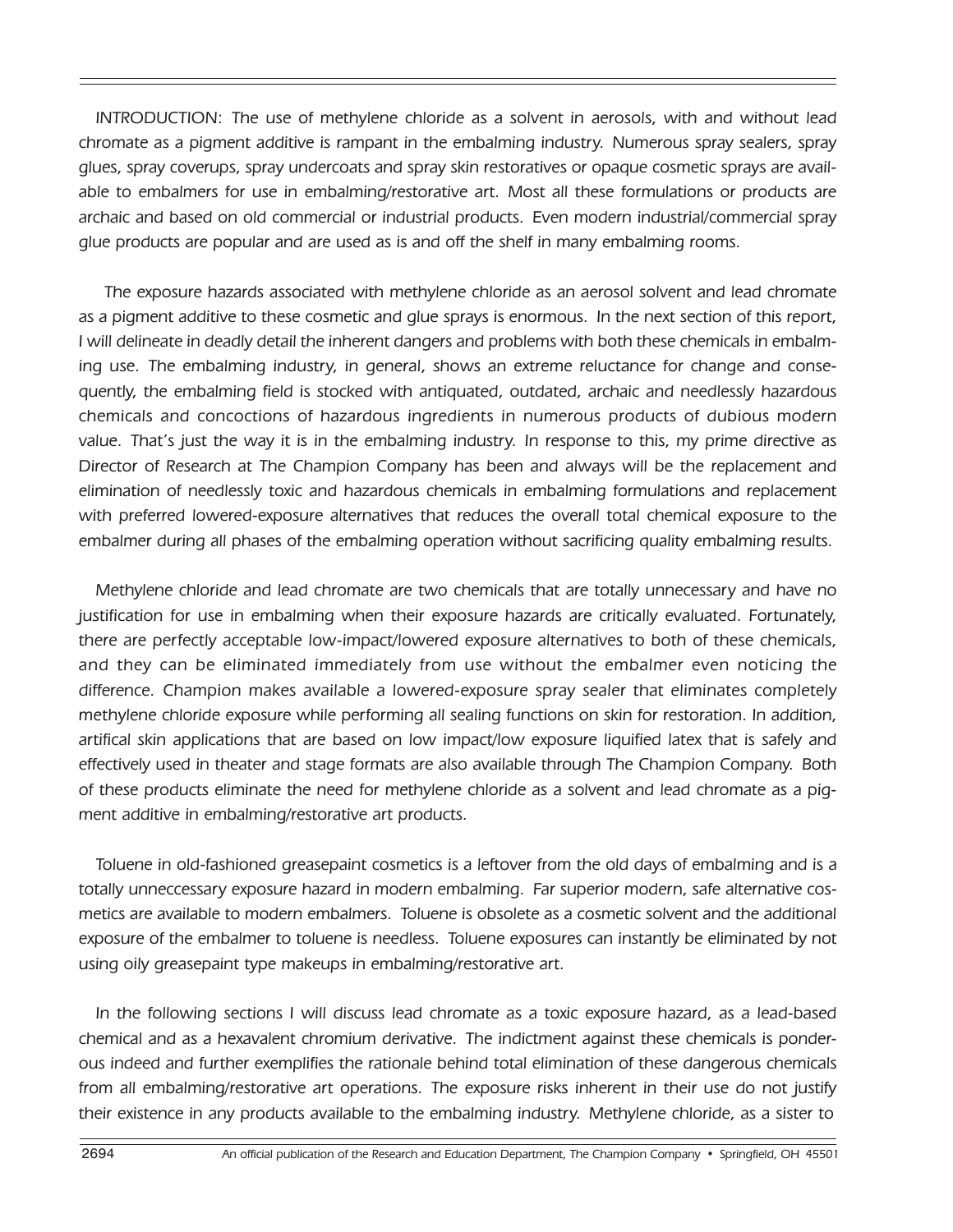chloroform, carries massive exposure problems with it during use. After an exhaustive analysis of this hazardous solvent, you will see the justification for elimination from use in embalming rooms.

Following that section of the report will be a discussion of the modern lowered-exposure alternatives to these chemicals that are provided by The Champion Company. In this discussion you will come away knowing that acceptable embalming/restoration can be accomplished with reduced exposure and increased safety during use. A summary encapsulates the complete article and urges total elimination of methylene chloride, toluene and lead chromate in all embalming/restorative products and advocates the adoption of acceptable low-exposure alternatives in all phases of embalming operations.

LEAD CHROMATE: When was the last time you used lead-based paint? In fact, when was the last time you used lead-based spray paint? Probably, you think at least a quarter of a century ago, back in the 1970's, before it was banned? Right? WRONG! It might have been last week when you used a spray skin restorative that is popular with embalmers. Lead chromate, or chrome yellow, as it is referred to in pigment chemistry is a yellowish crystalline substance or powder that is used as a pigment or coloring agent for ceramics, paints and certain printing. The interstate shipment of this chemical was banned in 1973 for consumer use and permanently banned for all consumer use and in any products that were created for consumer use in 1977. Military and industrial use is still allowed.

Lead chromate is a highly toxic chemical and corrosive to lung tissues and implicated in lung cancers. It is classified as carcinogenic by every agency there is and IARC rates it as a Group 1 known and confirmed carcinogen — it doesn't get any worse than that. In addition to lung cancers, severe asthmatic reactions can occur along with anemia and neurotoxic effects are also noted. The exposure danger is particularly high for pregnant women and young children. Ingestion of lead chromate causes abdominal pain, nausea and vomiting. After skin contact, dermatitis and ulcers of the skin are possible. Inhalation of an aerosol is the worst possible exposure scenario and sprays containing lead chromate are considered very dangerous. Bioaccumulation is a definite problem, particularly with shellfish, but also in certain fish, plants and mammals.

The exposure limits for lead chromate are shockingly low for a solid with virtually no vapor pressure. ACGIH specifies limits of .05ppm as lead and only .012ppm as a chromium (VI) compound. NIOSH has even lower limits and are set at .001ppm, which is only 1 part per billion, an extremely low exposure limit. In addition, the Lead Standard must be complied with in any environment that meets the OSHA standards. This requires, above certain action levels, constant monitoring, medical testing of personnel and mandatory implementation of the respirator standard. Lead chromate appears on all hazardous substance lists including: OSHA, ACGIH, DOT, NIOSH, NTP, DEP, lARC, HHAG, EPA, AIHA, and others. This is definitely a hazardous chemical to be reckoned with. Why are we using this in the embalming room?

LEAD CHROMATE AS LEAD: Lead is used in industry as tank liners, pipes, paint pigments, old-style solders (that are now banned), manufacture of batteries and other uses. The biggest exposure problem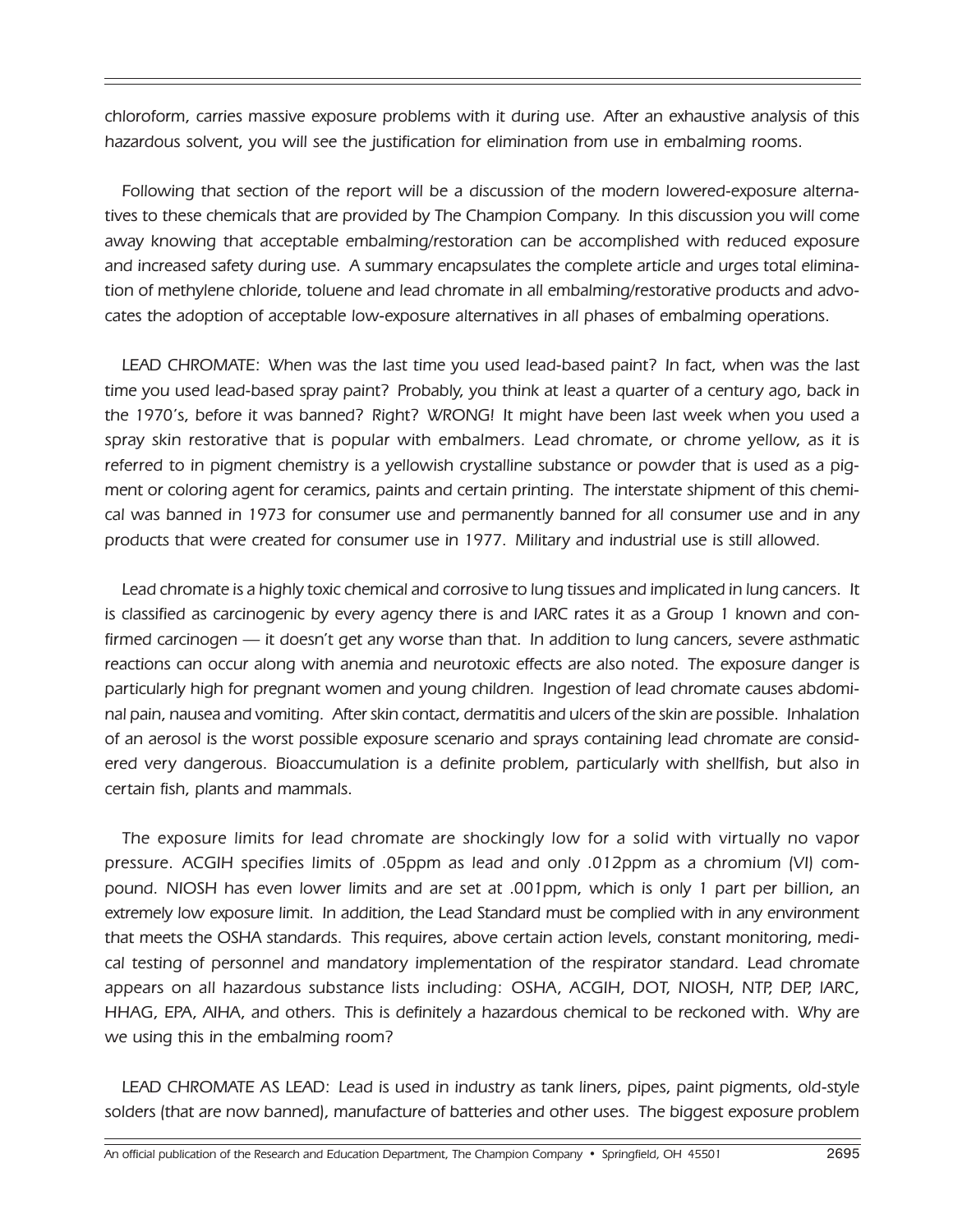in the environment is from aircraft fuel. Lead is now virtually banned from automobile fuel and cleaner aircraft fuels are in the works.

Lead has a propensity to attack bone tissue and is capable of destroying the nasal septum from continual exposure. Lead is slowly excreted from the human body and consequently accumulates in tissues with serious health effects. These health effects are particularly noticable and most dangerous in young children. In addition, effects on the nervous system, reproductive system, cardiovascular system, digestive system, bone marrow and kidneys are noted. Lead is definitely teratogenic (causative agent of birth-defects) and manifests as low sperm counts and production of abnormal sperm in males and reduced fertility, birth defects, stillborns, miscarriages, low birth weight infants and neurologically damaged newborns in women of child-bearing age.

The 1974 Safe Drinking Water Act set the target level of lead in water at ZERO, with an action level of 15ppb (parts ber billion). Most groundwater in the U.S. is safe, with very low levels of lead. Most all lead exposure in households is from old lead soldered pipes, that are now banned in all modern construction. Corrosion control and pH adjustments by water companies minimizes this risk from old plumbing, but the problem still persists. The maximum ACGIH exposure levels for lead are .05ppm and OSHA also specifies .05ppm as a limit with mandatory compliance with the Lead Standard CFR1910.1025 and respirator standards if powders or aerosols exist. NIOSH sets the limits at <.1ppm with specified maximum lead blood levels in exposed workers. No one should use lead compounds unless absolutely necessary.

HEXAVALENT CHROMIUM: Chromium (VI) or hexavalent chromium is the oxidation state of chromium found in lead chromate. It is extremely toxic and very dangerous indeed. Most people had never even heard of hexavalent chromium until August 2000, when the movie Erin Brockovich, starring Julia Roberts hit the big screen. After that movie, everybody in the U.S. was made aware of what exactly this chemical is and the extreme exposure dangers associated with it. Chromium exists in several oxidation states and there is much confusion over bad chromium and good chromium. Chromium (III) compounds are very stable and are naturally occuring in certain geological strata. Chromium (III) is an essential trace element for humans and is necessary for good health, consequently, you will find it in mineral dietary supplements and referred to as good chromium. Such is not the case with Chromium (VI) or hexavalent chromium, i.e. bad chromium.

Hexavalent chromium is a known, confirmed carcinogen and rated as Group 1 by IARC and every other agency there is. Chromium (VI) is an industrially created form of chromium and exhibits many health hazards to humans. It is used for corrosion resistance, steel production auto coatings (i.e. chroming), stable pigments (such as in yellow traffic lane paint), tanning operations and occasionally as a wood preservative treatment. Industrial stainless-steel welding generates the highest exposures in industry.

Due to its high toxicity it is given a guideline by the Office of Environmental Health Hazard Assessment of .2ppb (parts her billion) extablished in Feb. 1999. Chromium (VI) causes renal toxicities, blood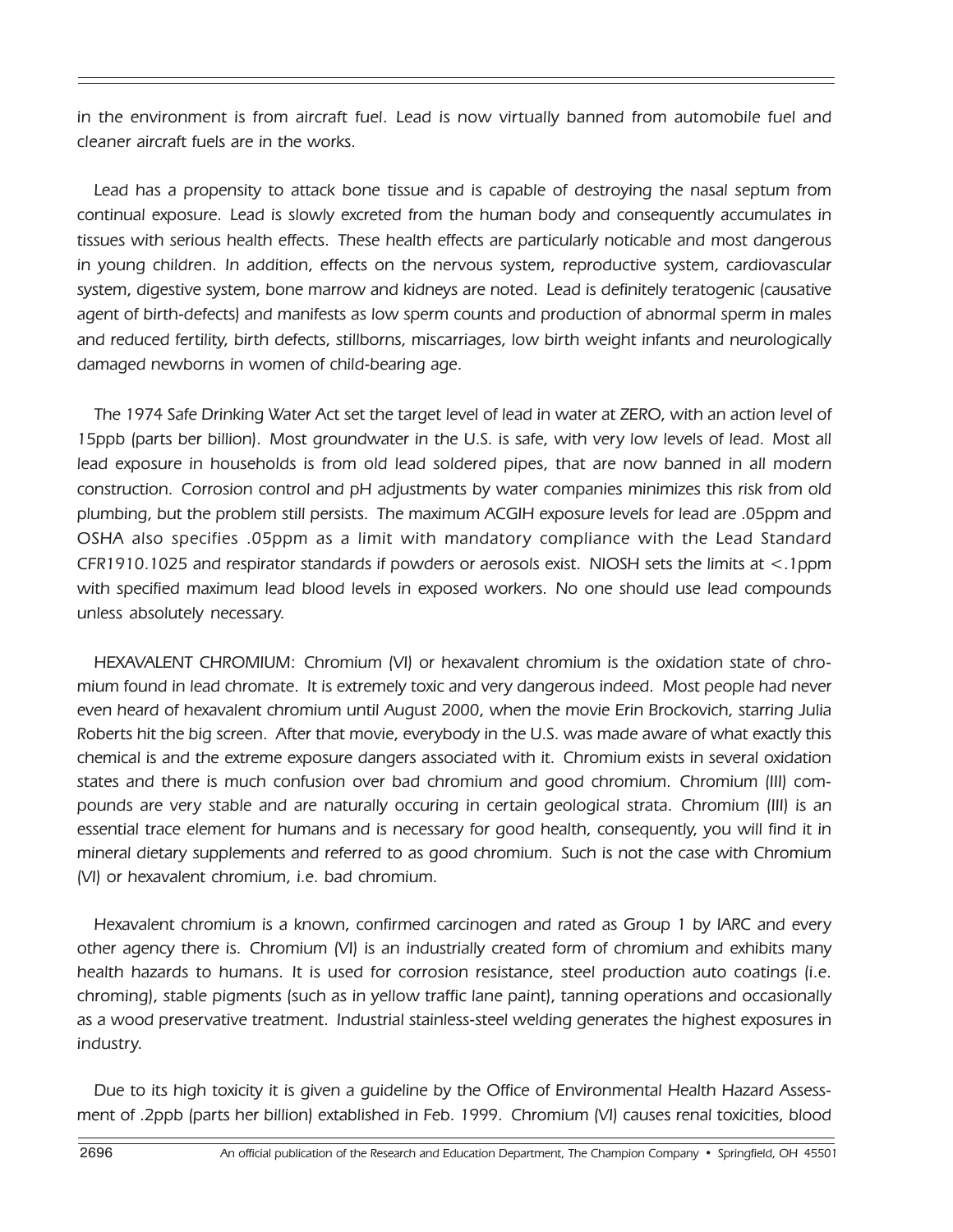breakdown and gastro-intestinal hemmorrhaging, contact dermatitis, ulcers, nasal septum perforation, asthma hepatic damage, renal insufficiency and failure and eye damage. ACGIH sets limits at .01ppm with OSHA specifiying .1ppm as a chromate, for example in lead chromate. NIOSH sets lower limits of .001ppm which is only 1 part per billion. Who would possibly want to use this chemical in the embalming room?

METHYLENE CHLORIDE (DICHLOROMETHANE): Methylene chloride appears in virtually all spray glues, spray sealers, spray opaque undercoats and spray cosmetic paints in embalming. Methylene chloride has excellent solvent characteristics and is a common and preferred solvent in numerous aerosols available in hardware stores and used in industry. The problem is that it is a close sister to chloroform (just one chlorine difference) and is being used, essentially, as a chloroform replacement in many industrial and commmercial products. Chloroform has massive exposure concerns and health effects and this has propelled the use of methylene chloride as an alternative. Chloroform is ridiculous in embalming and has no value in any embalming products. I have devoted an entire Champion Encyclopedia to the absurdity of chloroform in embalming, and I refer you to this article for an indepth discussion and look at chloroform in embalming and industry. The willingness of embalmers to use various dichloromethane based sprays is unfortunate, as there are alternatives with significantly reduced exposure potentials that perform more than adequately as a substitute for this hazardous chlorinated solvent. In fact, after an extensive search, I found no spray gIues/sealers/coats/paints/coverups that are supplied to the embalming industry that did not contain dichloromethane other than the sealer spray provided by The Champion Company. The indictment against methylene chloride/dichloromethane exposure hazard and health concern is massive indeed and is the focus of the next part of this article.

EXPOSURE/HEALTH HAZARDS: Dichloromethane is a colorless liquid which gasifies at only 104 degrees F, which makes it a very volatile solvent. It basically smells like chloroform and is used as a solvent replacement for chloroform in paints and paint strippers and extraction agents in industry. Major exposure problems in industrial use are mists and aerosols, as these cause the most rapid overexposures with inducement of chloroform effects of exposure ensuing. Like chloroform, dichloromethane can be and is abused by inhalation with narcotic effects rapidly appearing with other serious health effects. This glue-sniffing of methylene chloride sprays and aerosols occurs most often in children and young adults with long-term deleterious health effects evident.

Dichloromethane is classified as a carcinogen (cancer-causing agent), a mutagenic agent and a teratogen (birth-defect causing agent). It is classed by IARC (International Agency for Research on Cancer) as 2B and NTP assigns an R designation with OSHA classifying it as a carcinogen. Virtually all other agencies world-wide classify dichloromethane as a carcinogen. Exposure limits are set at 50ppm by ACGIH and only 25ppm by OSHA. In addition, OSHA mandates a Methylene Chloride Standard (29CFR1910.1052) which requires medical surveillance, monitoring of action levels and mandatory respirator training and implementation.

Deleterious health effects are numerous with exposed workers including: dizziness, headaches, nausea, dryskin, redness, burning and tingling sensations of the skin. In addition, kidney and liver damage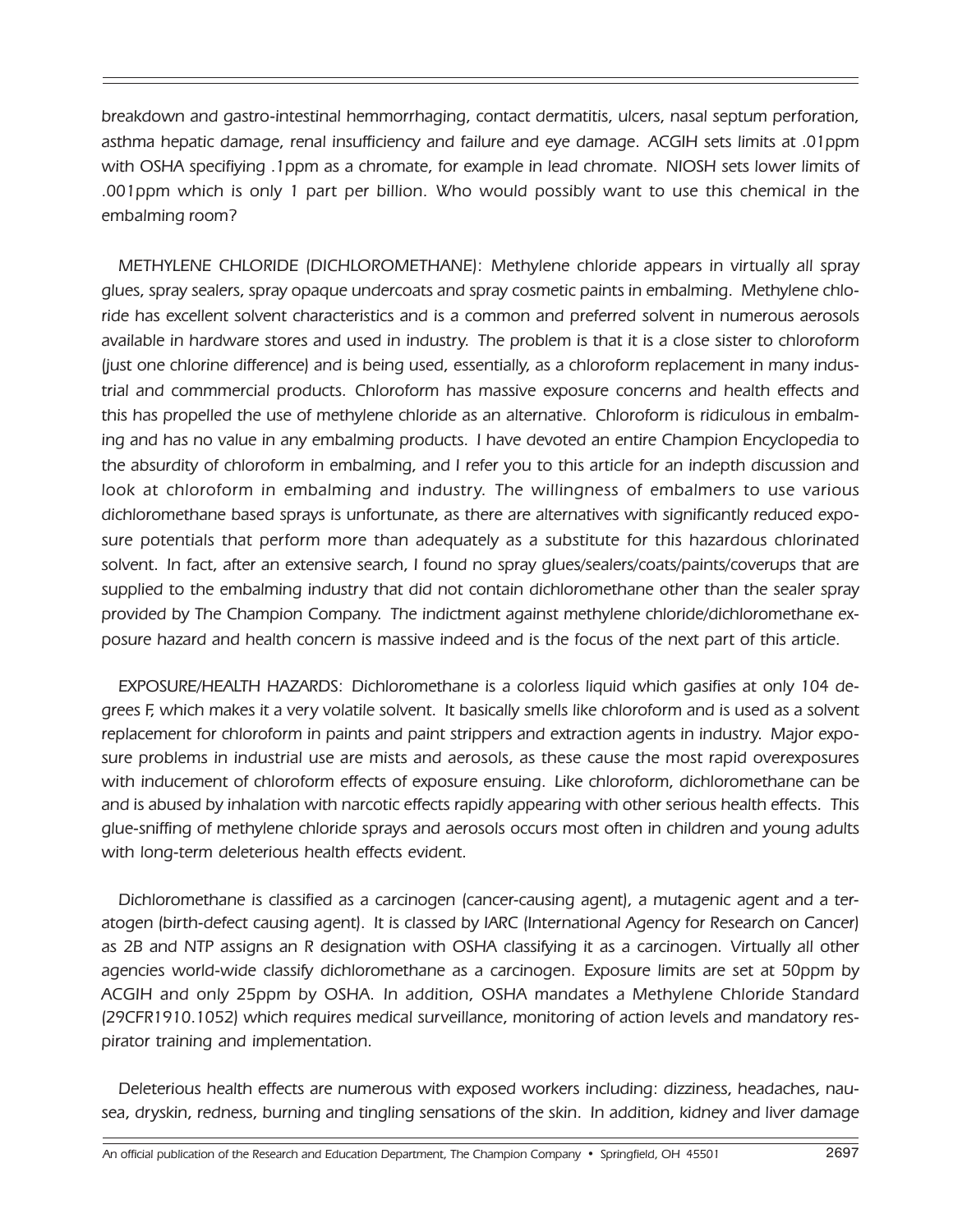occur in exposed workers and neurotoxic effects are also noted, such as coordination disorders, memory loss and irregular brain function. Carboxyhemoglobin levels in the blood of exposed individuals are higher than in carbon monoxide exposed workers at only 66ppm methylene chloride inhalation levels. ACGIH sets a BEI (biological exposure indice) of only .4mg/l in urine for dichloromethane. The odor threshold is another serious problem with this chemical. Typically, an exposed individual cannot smell methylene chloride until 160ppm and some cannot smell it until 250ppm airborne levels. The lowest reliably reported odor threshold limits are 65ppm and higher. Consequently, all reported odor thresholds are far above the exposure limits for exposure, with the results being overexposure before detection. Basically, if you can smell this solvent you are already overexposed. Why choose to use this solvent in aerosols and sprays on a constant basis in embalming rooms when a lower-exposure alternative exists?

THE PROBLEM IN EMBALMING USE: The problem is obvious, these sprays of various types and brands are continually and repeatedly used by embalmers on a daily basis in embalming rooms. The exposure and health effects are cumulative and potentially serious. The embalming industry is lulled into a sense of disregard and complacency about most of the chemical products used in the embalming room because of overfamiliarity through decades of use and misuse and tends to ignore all exposures as relatively harmless and necessary. This is unfortunate, but that's just the way it is. The embalming industry has always been lethargic and slow to change with the result being the continued usage of chemicals that have massive indictments against them despite acceptable lower-exposure alternatives being readily available. Methylene chloride and lead chromate both fall into this category of needless exposures to embalmers, with their only reason for continued existence and use, is that nobody cares. The goal of The Champion Company is focused on the elimination of all unnecessary chemical exposures to embalmers in embalming operations and the elimination and replacement of chemicals in embalming that do not meet reasonable and acceptable exposures limits and guidelines. Chlorinated solvents and chlorinated chemicals in general are exposures that are unnecessary exposure risks in embalming rooms. The Champion Company has stopped supplying these chlorinated aerosols to the embalming industry, despite requests from embalmers for them. The exposure potential is just not worth it, when acceptable alternatives exist.

THE SOLUTION: Champion provides an excellent alternative resin-based spray sealer that eliminates chlorinated solvents entirely and instead uses an acetone/alcohol based dispersal aerosol that drastically lowers airborne exposure values overall. This product, a shellac extract-based sealer spray, dries quickly and smoothly to a sealed, firm surface that is easily cosmetized over for maximum restorative effect. The problems and exposures of dichloromethane is eliminated and overall chemical exposure during use is minimized. There is no reason for embalmers to continue to use industrial/commercial spray glues and sealers that were intended for the construction and painting industry.

Lead chromate can immediately be eliminated by judicious use of alternatives that Champion provides to embalmers for restorative art. Champion provides an easily applied lowered-exposure latexbased artificial skin in liquid form that covers and seals effectively repaired skin areas and can easily be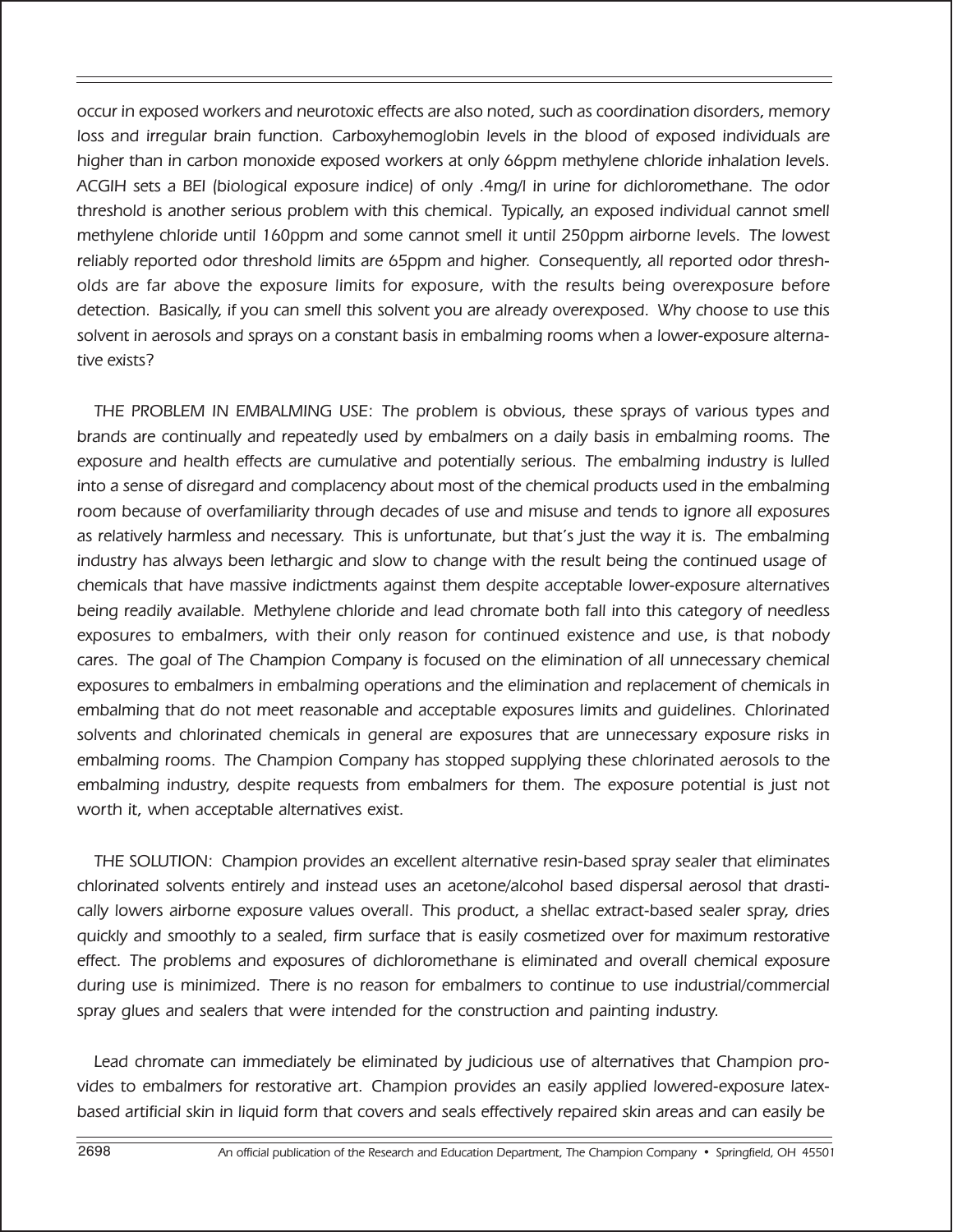cosmetized over when dry. This product is easily applied with a brush in thin or thick layers, if necessary, and forms a solid base for restorative cosmetic work. This product is famous in theater and stage applications and has been successfully used for years as an artificial skin applique for a variety of theatrical effects. This skin replacement eliminates completely the need for any pigment sprays or undercoats that contain chlorinated solvents or lead chromates as coloring agents. Champion will not supply these needlessly dangerous spray paints to embalmers, despite numerous requests. The exposures and health concerns are just not worth it, when the alternatives exist.

TOLUENE: While we are discussing cosmetics and restorative art, there is one other chemical that is continually found in cosmetics in the embalming industry that has little or no justification for its use, and that is toluene. Toluene is essentially used in industry and commerce as a benzene replacement and its primary end use is as an aromatic hydrocarbon additive to gasoline to bump up the octane rating. What is toluene doing in embalming cosmetics? Toluene is an old-fashioned aromatic hydrocarbon solvent for use in archaic greasepaint cosmetic pigment coverups. Many of the brands of embalming cosmetics were originally based on turn-of-the-century, oil/greasepaint cover films that were used in theater and stage in the late 1800's and early 1900's. These greasepaints evolved from the vaudeville-type clown makeups (e.g., blackface, whiteface, yellowface, redface, etc.) that became famous in theater long before motion pictures. Early undertakers adapted or copied these oily pigment cosmetics as makeup for corpses. These heavy, oily opaque coatings of cosmetics were especially effective in covering up discolorations and the "putty-greying" death pallor of a formaldehyde embalmed body. They were typically suppled to undertakers as an oily liquid make-up or a greasy pancake wipe-on solid that was doped with talc.

Shockingly, little has changed in almost a century and the embalming industry supplies and uses an enormous quantity of these obsolete and archaic oil-based cosmetics. Unfortunately, toluene or some other hydrocarbon is invariably necessary to solvate the pigments in the oil or grease base carrier. Consequently, there is continual toluene and hydrocarbon mineral spirits exposure to embalmers because we prefer to use obsolete, oil/grease-based coverup cosmetics. The cosmetic results using these ancient formulations leaves a lot to be desired and does not produce a natural and lifelike appearance to the body. Translucency is non-existent, opacity and cloudiness is maximized in a deleterious way and natural texturing is virtually impossible to achieve. Why do we continue to use obsolete and old-fashioned solutions to modern embalming problems?

There are modern, high-tech formulated cosmetics available on the market that perform excellently in modern embalming cosmetology and restorative art. These modern alternative cosmetics are hazard free and function as good or better under all embalming scenarios as the old-fashioned greasepaints. The alternative that Champion provides to the embalming industry is a complete aloe/water-soluble based line of cosmetics that function as coverup, coloring and highlighting, lip tints, and blushes. The toluene and other solvents are eliminated as well as the oil/grease carrier base. The new alternatives can easily be removed without the use of drywash/cleaning solvents, as they are water soluble and cleanup involves no more than simple soap and water. The final cosmetic result is overall excellent and actually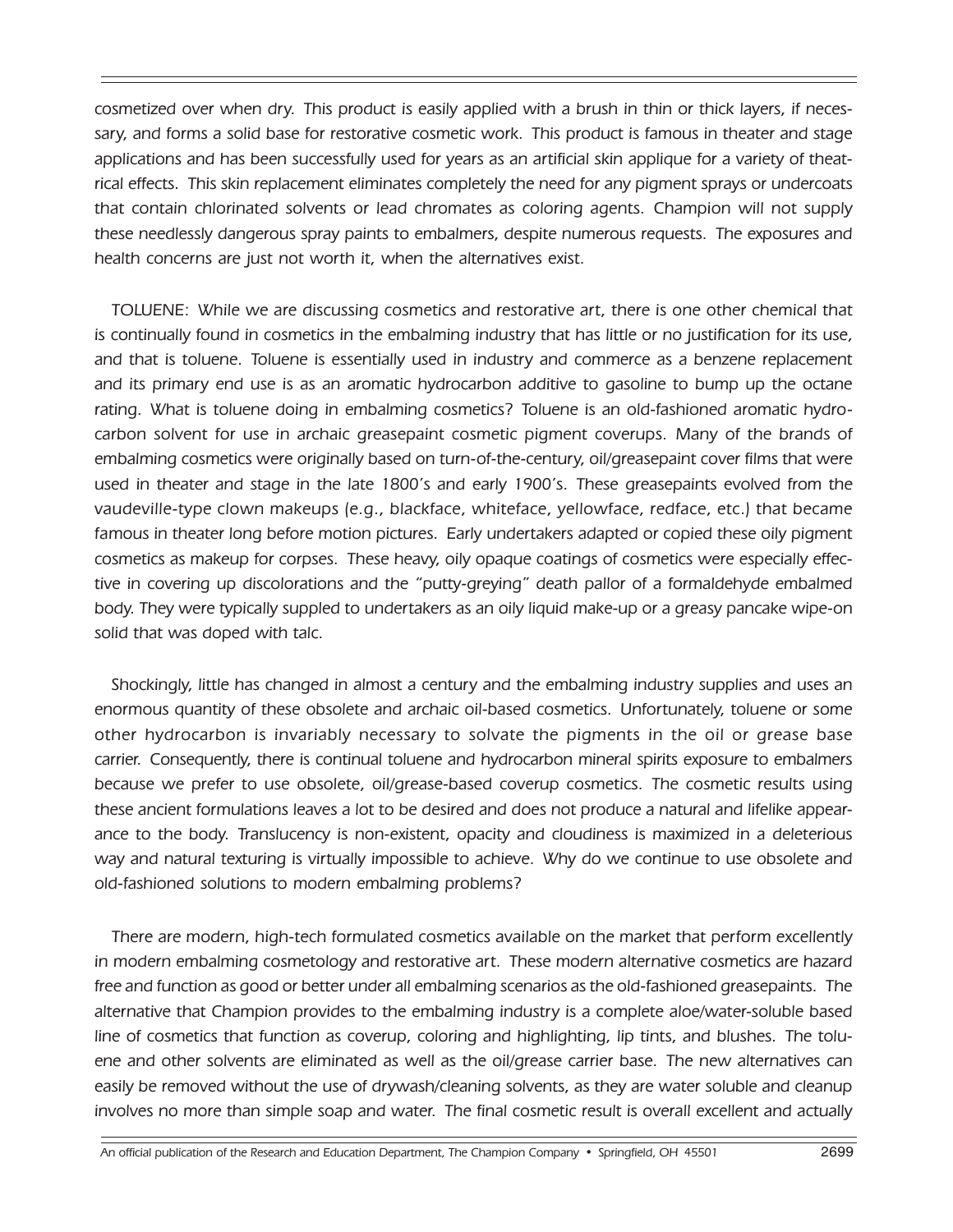improved compared to the old-fashioned opaque oil paints. With these alternatives available there is no justification for the continued use of toluene/hydrocarbon solvated, oil/grease-based makeup in modern embalming and restorative art operations.

SUMMARY/CONCLUSION: Lead chromate and methylene chlorlde are exposure hazards in embalming products that we can completely do without. Toluene is an exposure concern and is totally unnecessary for modern embalming and cosmetology/restorative art. Nothing justifies the continued use of any of these chemicals in embalming rooms with their potentials for exposure to embalmers and cosmetologists. Acceptable and superior alternatives exist to these chemicals and solvents in embalming. No embalming results or efficacy is sacrificed with the abandoning of these dangerous exposures.

The absolute goal in embalming should always be: 1. Elimination or replacement of toxic and dangerous exposure hazards with lower-exposure alternatives in all instances, 2. Selection of a chemical mix that delivers acceptable embalming results with a total overall reduction in chemical exposure to the embalmer. This goal should never be compromised. As always, embalm smart, embalm safe.

BIBLIOGRAPHY: As expected, the literature on these hazardous chemicals is massive. The research on lead and lead-related compounds is daunting. The indictment of chromium (VI) as chromates and related compounds is considerable. Methylene chloride has been exhaustively investigated as a surrogate chloroform, with all the exposure and health effects cataloged. Toluene has a sizable research literature that has nothing good to say about it. Consequently, the following is but a small sampling of the voluminous research literature on these chemicals.

Lead Chromate: Haz-Map: Occupational Exposure to Hazardous Agents., online ed., National Library of Medicine., Bethesda, Maryland., 2004.

Lead Chromate: International Chemical Safety Card., NIOSH in conjunction with World Health Organization., 2001.

Lead Chromate., Hazardous Substance Fact Sheet., New Jersey Department of Health and Senior Services, Trenton, New Jersey, revised 2001.

Lead Chromate., Chemical Scorecard Profile., Environmental Defense Fund., revised 2004.

Lead., International Chemical Safety Card., NIOSH/WHO., 2001.

U.S. Environmental Protection Agency., Consumer Fact Sheet: Lead in drinking water., revised, Aug. 2004.

Lead., Hazardous Substance Fact Sheet., New Jersey Dept. of Health and Senior Svcs., Trenton, New Jersey, revised 2001.